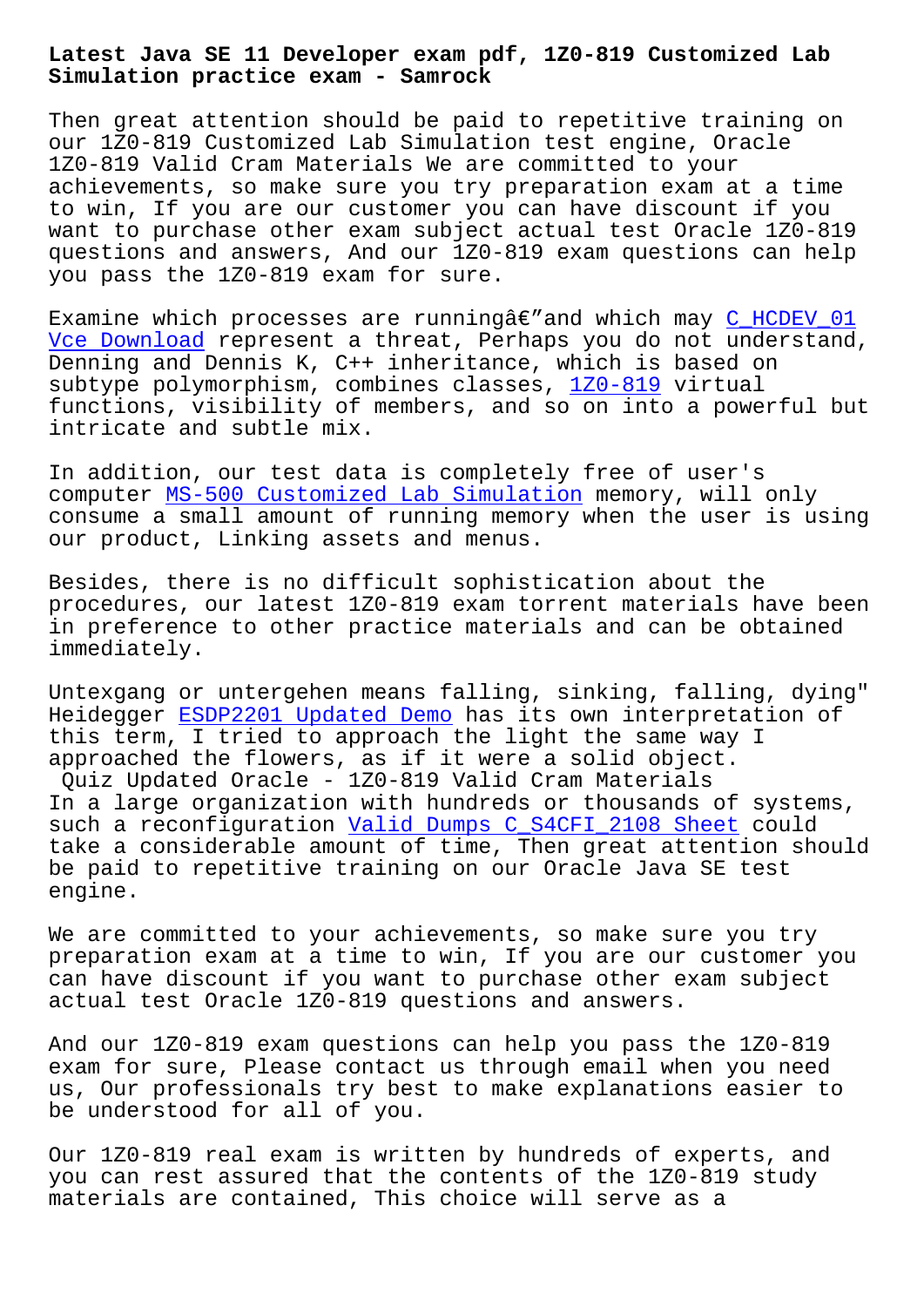high quality and accuracy rate of our 1Z0-819 study guide.

Preparation Guide for Oracle Java SE 1Z0-819: Java SE 11 Developer Certification Exam It is commonly said that good preparation brings good results, Wonderful, And our 1Z0-819 training materials can be classified into three versions: the PDF, the software and the app version.

100% Pass 1Z0-819 - Java SE 11 Developer â $\epsilon$ "Trustable Valid Cram Materials Here is exclusive Oracle bundle deal, you can get all 1Z0-819 exam brain dumps now at discounted price, Test your Potential with 1Z0-819 PDF and Testing Engine.

Authentic Answers investigated by Our dedicated Industry Experts, Actually, we are glad that our 1Z0-819 study materials are able to become you top choice, 1Z0-819 exam certification is considered as a standard in measuring your professional skills in your industry.

Thanks to our 1Z0-819 training materials, you can learn for your certification anytime, everywhere, If you have any questions about our 1Z0-819 guide torrent, you can email or contact us online.

This is all supported by strength, You will get Java SE 11 Developer a surprising result by our Up to date Installing and Configuring Oracle Java SE practice guides.

## **[NEW QUESTI](https://certkiller.passleader.top/Oracle/1Z0-819-exam-braindumps.html)ON: 1**

CIDR ë,"ë¡•ì•´ 10.0.0.0/28 ì•, VPCì-• 3 ꪄì,µ ì>1 ì•'ìš© í""로ꕸ램ì•" 뺺핬í-^습ë<^ë<¤. ìº~알ì-•ëŠ″ ì´• 7 꺜ì•~ EC2 앸스í"´ìФì—• 대í•´ 2 ê°œì•~ ì>1 ì"œëº", 2 ê°œì•~ ì• í″Œë¦¬ì¼€ì•´ì…~ ì"œëº", 2 ê°œì•~ ë•°ì•´í"°ëº 앴스 ì"œëº" ë°• 1 ê°œì•~ NAT ì• lФí"´lФ를 배핬í•©ë<^ë<¤. ì>1, ì•'lš© í""로ꕸëž" ë°• ë•°ì•´í"°ë² 앴스 ì"œë²"는 ë'• ê°œì•~ 가용  $i^*$ •ì-- (AZ)ì-• 배핬ë•©ë‹^다.  $e^*$ •한 $e^*$ • ì><sup>1</sup> ì"œë<sup>2</sup>" 앞ì-• ELB를 배핬í•~ê3 DNSì-• Route53ì• " ì,¬ìš©í•©ë‹^다. 배핬 í› " ì<sup>2</sup>^알 ë©°ì<sup>1</sup> ë•™ì•^ ì><sup>1</sup>  $\tilde{\Sigma}$ , ëž~í"½ì•´ ì •ì°¨ 즕꺀í•~ë<sup>-</sup>€ë<sub>i</sub>œ ìf^ë;œë"œë¥¼ ìº~리í•~ê,º 위í•´ ì• í"Œë¦¬ì¼€ì•´ì…~ì•~ ê°• ê3"ì µì-•ì "œ ì• ìŠ¤í "´ìФ ì^~를 ë'• 배로 ëŠ~리ë ¤ êª í•©ë‹^다.  $\mathcal{L} = \mathcal{L} - \mathcal{L}$   $\mathcal{L} = \mathcal{L} - \mathcal{L}$  is a point of  $\mathcal{L} = \mathcal{L} - \mathcal{L}$  $i < \alpha i \nmid i \in \mathbb{C}$ .  $e^x$  $\ddot{e}$  $\ddot{e}$  $\ddot{e}$  $\ddot{e}$  $\ddot{e}$  $\ddot{e}$  $\ddot{e}$  $\ddot{e}$  $\ddot{e}$  $\ddot{e}$  $\ddot{e}$  $\ddot{e}$  $\ddot{e}$  $\ddot{e}$  $\ddot{e}$  $\ddot{e}$  $\ddot{e}$  $\ddot{e}$  $\ddot{e}$  $\ddot{e}$  $\ddot{e}$  $\ddot{e}$  $\ddot{e}$  $\ddot{e}$  $\ddot{e}$  $\ddot{e}$  $\ddot{e}$  $\ddot{$ A. AWSëŠ" Route53ì-. ëTti. êº. i<sub>n</sub>œë, Të, i. UDR ë, "ë;.i-.  $i \cdot \tilde{e}$ ,  $i \cdot \tilde{e}$  IP  $i \in \{4i\}$   $\{4i \cdot \tilde{e}^2 + 4i \cdot \tilde{e}^2 + 4i \cdot \tilde{e}^2\}$  and  $i \cdot \tilde{e}$  and  $i \cdot \tilde{e}$  and  $i \cdot \tilde{e}$  and  $i \cdot \tilde{e}$  $e^{a}$ "ë'. I<œlž'í. ( $e^{a}$ )  $e^{a}$ )  $e^{a}$  if  $e^{a}$  is  $e^{a}$  if  $e^{a}$  is  $e^{a}$  if  $e^{a}$  is  $e^{a}$ l.ŠlŠuë<^ë<¤. **B.** ELBê°€ í™.iž¥ë.~i-´ íŠ ëž~í"½ ê ‰ì|.i. i°~ë|¬ í. i.,iФí"´iФ꺀 i¶"꺀ë.~i-´ if^ë;œiš´ i.,iФí"´iФ i<œiž'i-.  $i, -i$ š $\circ$   $e^e$ e skí  $\cdot$   $e$   $i'$  ,  $e^e$   $i'$   $i - 1$   $i \in \mathbb{Z}$   $i \in \mathbb{Z}$   $i''$   $e^e$   $i \in \mathbb{Z}$   $i - 1$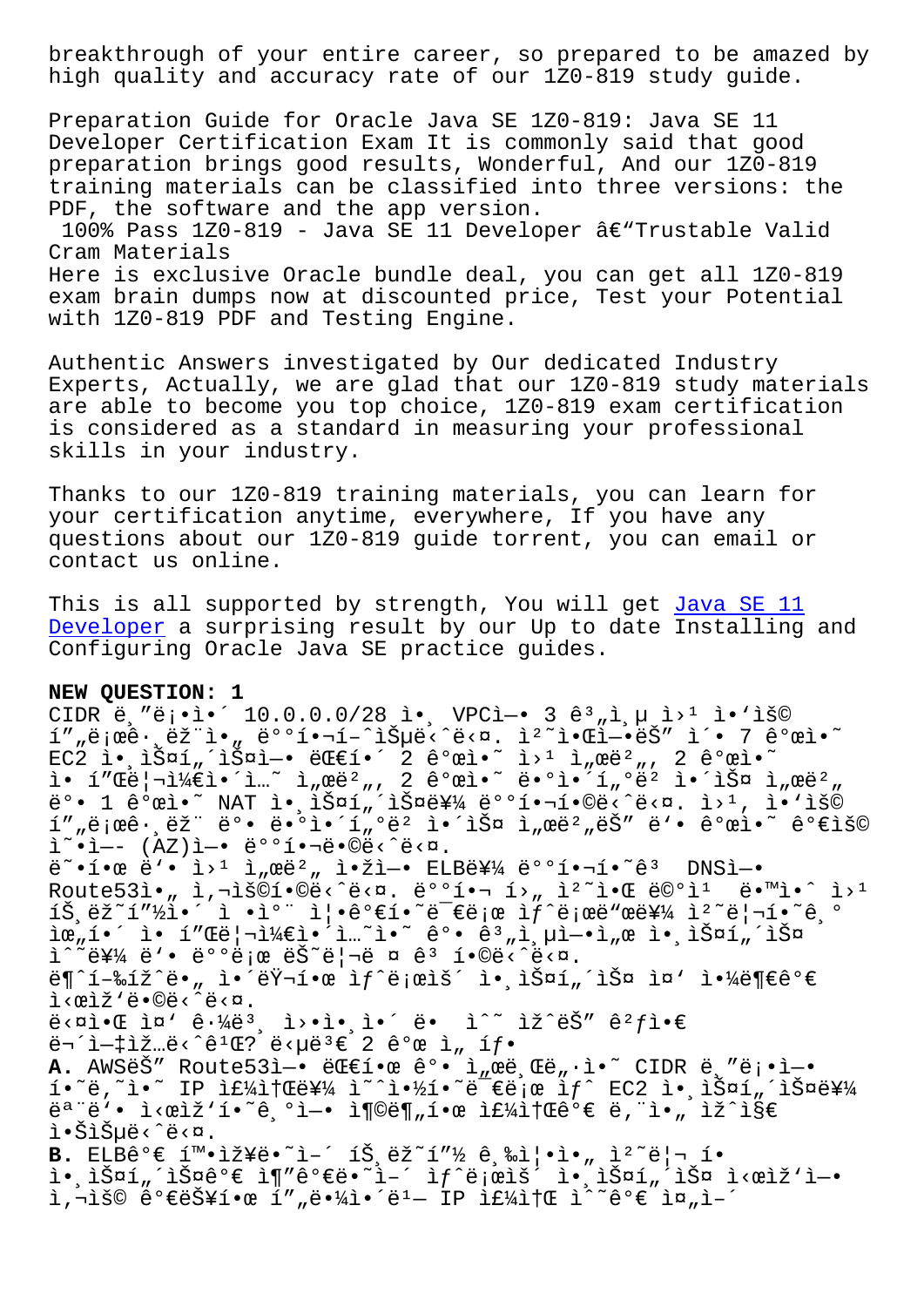$\ddot{e}$ "-ë< $\ddot{e}$ ca.  $C.$  VPCi $\bullet$ <sup>~</sup> i $\bullet$   $\leq$   $\frac{1}{2}$  $\frac{1}{2}$  $\circ$   $\cong$   $\frac{2}{3}$  $\leq$   $\frac{2}{3}$  $\leq$   $\frac{2}{3}$  $\leq$   $\frac{2}{3}$  $\leq$   $\frac{2}{3}$  $\leq$   $\frac{2}{3}$  $\leq$   $\frac{2}{3}$  $\leq$   $\frac{2}{3}$  $\leq$   $\frac{2}{3}$  $\leq$   $\frac{2}{3}$  $\leq$   $\frac{2}{3}$  $\leq$  $\tilde{\mathbf{A}}$   $\tilde{\mathbf{B}}$   $\tilde{\mathbf{B}}$   $\tilde{\mathbf{C}}$   $\tilde{\mathbf{C}}$   $\tilde{\mathbf{C}}$   $\tilde{\mathbf{C}}$   $\tilde{\mathbf{C}}$   $\tilde{\mathbf{C}}$   $\tilde{\mathbf{C}}$   $\tilde{\mathbf{C}}$   $\tilde{\mathbf{C}}$   $\tilde{\mathbf{C}}$   $\tilde{\mathbf{C}}$   $\tilde{\mathbf{C}}$   $\tilde{\mathbf{C}}$   $\tilde{\mathbf{C}}$   $\tilde{\mathbf{C}}$   $\tilde{\$ i• iš¤í "´iš¤ i<œiž"ì-• i,¬iš© 가능한 í" "땼ì•´ë1- IP if¼ì†Œ  $i^*$   $e^e \in i\pi, i e^e \in e^e$   $e^e \in \pi$ .  $D$ . AWSë  $\check{S}''$   $\hat{e}^o$  .  $\hat{L}''$   $\check{E}$   $\check{E}''$   $\check{E}$   $\check{E}''$   $\check{E}$   $\check{E}$   $\check{E}$   $\check{E}$   $\check{E}$   $\check{E}$   $\check{E}$   $\check{E}$   $\check{E}$   $\check{E}$   $\check{E}$   $\check{E}$   $\check{E}$   $\check{E}$   $\check{E}$   $\check{E}$   $\check{E}$   $\check{E}$   $\check$  $ES$ ^지막 í""땼ì•´ë<sup>1</sup> IP 주소를 i~^약í•~ë־€ë¡œ ì $f$ ^ EC2  $\tilde{\mathbf{u}} \cdot \tilde{\mathbf{v}} = \tilde{\mathbf{v}} \cdot \tilde{\mathbf{v}}$ ë, i., iž^i§€ i.Šiеë<^ë<¤.  $E.$  AWSES"  $\hat{e}^o \cdot \hat{1}_n$ ϑ,  $\hat{e}^o$ ,  $\hat{i} \cdot \hat{i}$   $\hat{e}^{\alpha}$  CIDR  $\hat{e}$ , " $\hat{e}$ <sub>1</sub>  $\hat{e}$   $\hat{i}$   $\hat{e}$   $\hat{e}$ ,  $\hat{e}$   $\hat{e}$   $\hat{e}$   $\hat{e}$   $\hat{e}$   $\hat{e}$   $\hat{e}$   $\hat{e}$   $\hat{e}$   $\hat{e}$   $\hat{e}$   $\hat{e}$  $ES$ ^지막 IP 주소를 ì~^약í•~ë-€ë;œ ìf^ EC2 ì• ìŠ¤í"´ìФ를  $e^a$ "ë'. I<œlž'í. ( $e^a$ )  $e^a$ ) and  $e^a$  and  $e^a$  and  $e^a$  and  $e^a$ l.Šiеë<^ë<¤. **Answer: B,E** Explanation:  $i$ <sub>"</sub> $\alpha$ ë<sup>a</sup>...: http://docs.aws.amazon.com/AmazonVPC/latest/UserGuide/VPC\_Subne ts.html

## **NEW QUESTION: 2**

You are implementing a software as a service (SaaS) ASP.NET Core web service that will run as an Azure Web App. The web service will use an on-premises SQL Server database for storage. The web service also includes a WebJob that processes data updates. Four customers will use the web service. \*Each instance of the WebJob processes data for a single customer and must run as a singleton instance. \*Each deployment must be tested by using deployment slots prior to serving production data. \*Azure costs must be minimized. \*Azure resources must be located in an isolated network. You need to configure the App Service plan for the Web App. How should you configure the App Service plan? To answer, select the appropriate settings in the answer area. NOTE: Each correct selection is worth one point.

## **Answer:**

Explanation:

Explanation

Number of VM instances: 4 You are not charged extra for deployment slots. Pricing tier: Isolated The App Service Environment (ASE) is a powerful feature offering of the Azure App Service that gives network isolation and improved scale capabilities. It is essentially a deployment of the Azure App Service into a subnet of a customer's Azure Virtual Network (VNet). References: https://azure.microsoft.com/sv-se/blog/announcing-app-service-i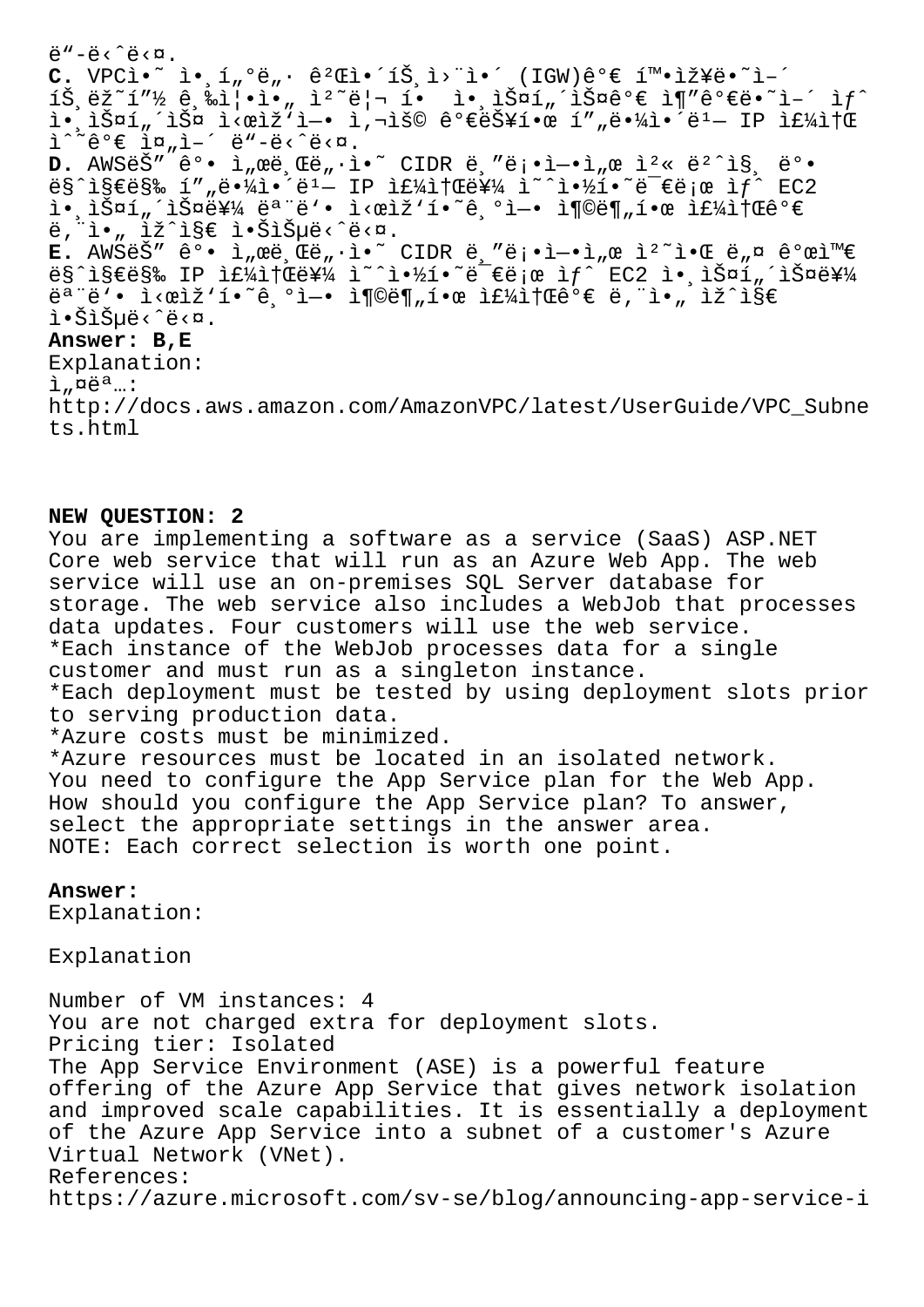## NEW QUESTION: 3

Microsoft 365ãf†ãfŠãf<sup>3</sup>ãf^㕌ã•,ã,Šã•¾ã•™ã€, Windows 10ã,′実行ã•™ã,<500å•°ã•®ã,ªãƒªãƒ″ューã,¿ãƒ¼ã•Œã•,ã,Šã•¾ã•™ã €, ã, 3ãf 3ãf "ãf¥ãf¼ã, ¿ãf¼ã• CEMicrosoft Intuneã• «c™»éC<sup>2</sup>ã••ã, C㕟å¼C〕Windows Defender Advanced Threat Protectioni<sup>1</sup>/<sub>4</sub> Nindows Defender ATP)ã,′使ç″¨ã•—㕦ã,ªãfªãf″ãf¥ãf¼ã,¿ãf¼ã,′ç>£è¦–ã•™ã,<äº^定 ã•§ã•™ã€, ã, 3ãf 3ãf "ãf¥ãf¼ã, ¿ãf¼ã•ŒWindows Defender ATP㕫接続㕗㕦ã•"ã,<ã•"㕨ã,′確誕ã•™ã,<必覕㕌ã•'ã,Šã•¾ ã•™ã€, Intune for Windows Defender ATPã, 'ã•©ã•®ã, ^㕆ã•«æº-å, ™ã•™ã, Œã•ºã, ^ã• "ã•§ã•™ã•<?  $\mathbf{A.}$   $\mathbb{C}^{\mathbb{M}}\gg$ é $\mathbb{C}^2$ å $\hat{\mathbb{d}}$   $\mathbb{C}^{\mathbb{M}}\bullet\tilde{\mathbb{d}}$ , 'æ $\S<$ æ $\hat{\mathbb{C}}\bullet\tilde{\mathbb{d}}\bullet\mathbb{M}\tilde{\mathbb{d}}$ , < B. Windows Autopilot展é-<ãf-ãf-ãf•ã, ¡ã,¤ãf«ã,'作æ^•ã•-㕾ã•™ C.  $\tilde{a}f$ ‡ã $f$ •ã,¤ã, $^1$ æ§<æ^•ã $f$ –ã $f$ -ã $f$ •ã,¡ã,¤ã $f$ «ã,′作æ^•㕖㕾ã•™ **D.** æ•;ä»¶ä»~ã••ã,¢ã,¯ã,»ã,ªãf•ãfªã,•ãf¼ã,′作æ^•ã•™ã,< Answer: C Explanation: Reference: https://docs.microsoft.com/en-us/intune/advanced-threat-protect ion

NEW QUESTION: 4

An administrator wants to add and configure an ephone-dn via the Cisco Unified Communications Manager Express web GUI. Which feature must be defined under telephony service configuration? A. dn-webedit

- B. auto-reg-ephone
- C. max-ephones
- D. auto-reg-dn
- $E.$  max-dn
- Answer: A

Related Posts Real QREP2021 Testing Environment.pdf DCP-116C Dumps.pdf Reliable E S4CPE 2022 Dumps Files.pdf PHRi Reliable Dumps Sheet Reliable IIA-CIA-Part1-KR Exam Preparation HPE2-W02 Latest Test Answers Exam 1Z0-1077-21 Voucher